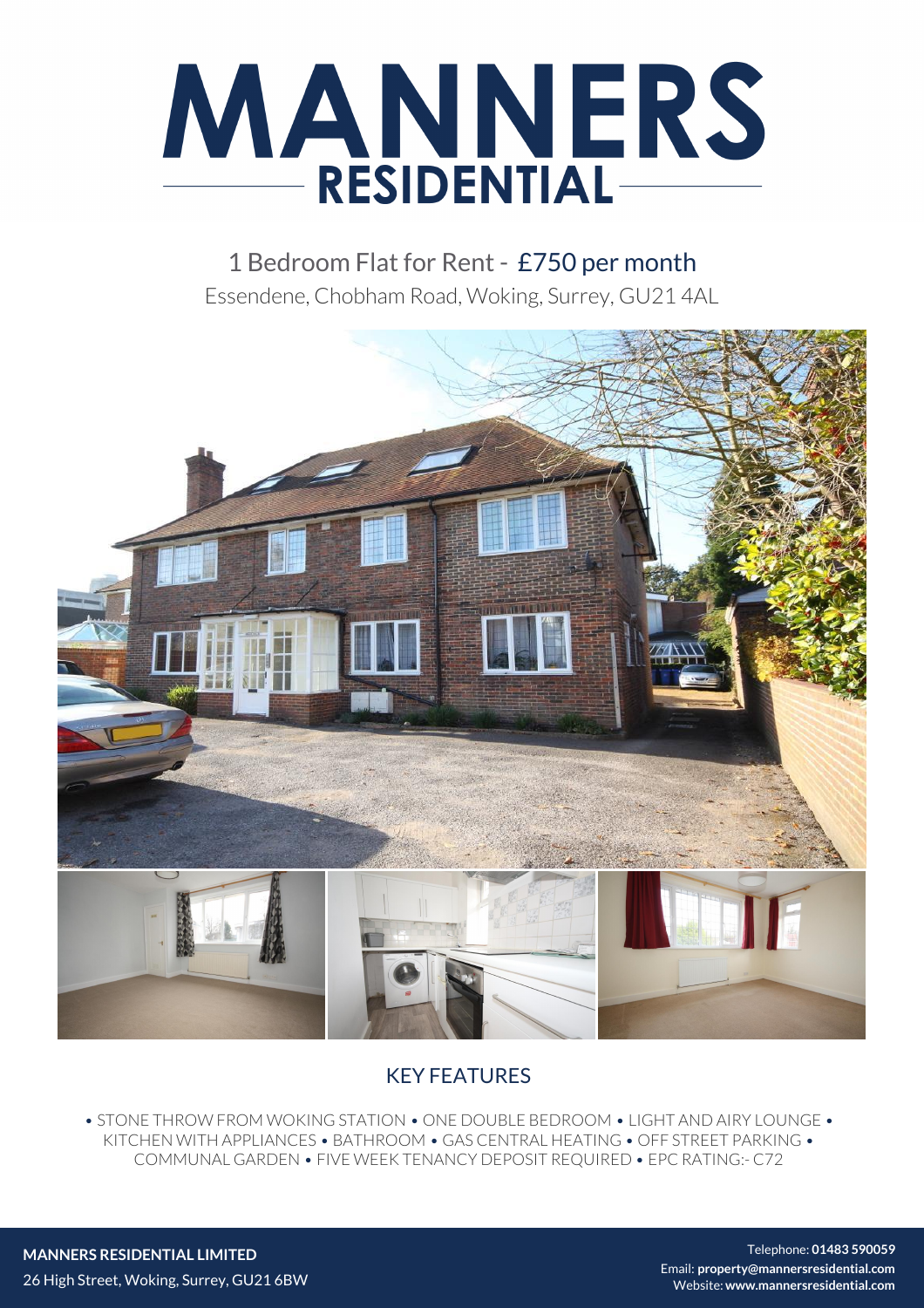## Description

Positioned within walking distance from Woking town centre with it's mainline train station providing fast links to London Waterloo, this one double bedroom flat comes with off street parking.

The accommodation comprises: Communal entrance, private front door, spacious light and airy lounge, kitchen with appliances, spacious double bedroom, bathroom with power shower, gas radiator heating, communal gardens.

#### Ground Floor

**Communal Entrance Hall** -

# First Floor

### **Private Entrance Hall** -

**Living Room** - **13' 3'' x 11' 3'' (4.06m x 3.45m)**

**Kitchen** - **8' 11'' x 4' 1'' (2.72m x 1.27m)**

**Bedroom** - **12' 4'' x 9' 10'' (3.76m x 3m)**

**Bathroom** -



**Additional Information:** These particulars are meant as a guide only, and as such do not form part of a legally binding contract. Rent excludes the tenancy deposit of five weeks' rent up to an annual rent of £50,000 (£4166.67 pcm) and six weeks' rent above an annual rent of £50,000. A holding deposit of one weeks' rent is required upon making an Application For Tenancy which can be put towards the first month's rent, which will become payable upon signing the tenancy agreement. Should your Landlord accept a request to keep pets at the property, an additional monthly rent payment may be required. Upon request, further written information will be provided by the Agent.

These particulars are thought to be materially correct though their accuracy is not guaranteed and they do not form part of any contract. All measurements are approximate and we have not tested any appliances, electrical or plumbing installation or central heating systems.